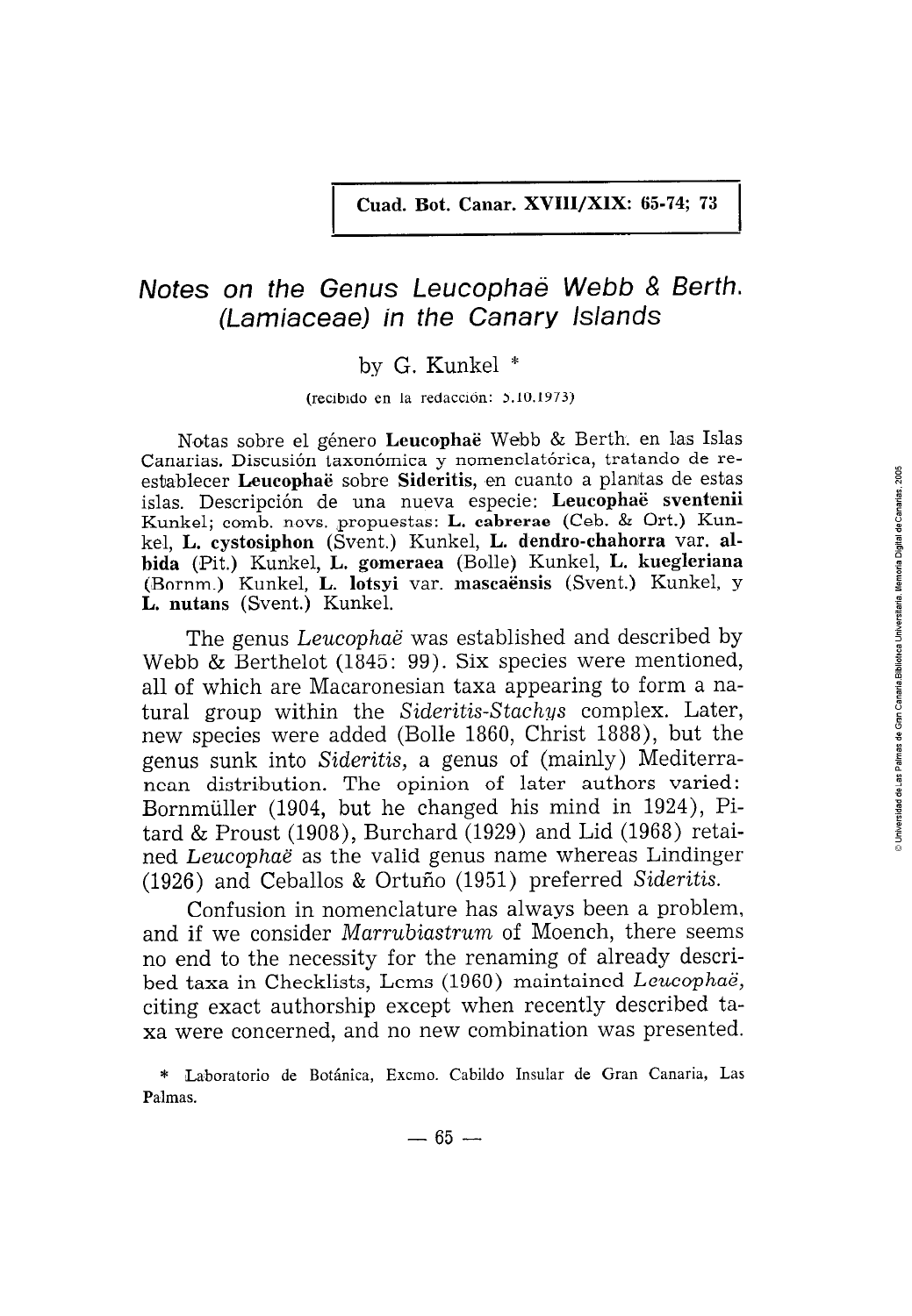Eriksson (1971) keeps to the modern interpretation, and enumerates species under consideration as Sideritis. His list surely was based on the nomenclatorical and geographic monograph presented by Sventenius (1968) who accepted definitely Sideritis, presenting sections and describing some new taxa.

Most authors (i. e. Sventenius 1968, Bramwell 1972) refer the Canarian species to the section Leucophaë, although Bentham (1832-36) and Briquet (1895:232) prefer Marrubiastrum (Moench) Benth. (the work done by Clos, 1862, is not known to me.) This has changed, again, in 1972 when Huynh created a separate section, *Empedocleopsis*, for our species of *Leucophaë* and the remaining group until then belonging to *Empedoclea*. Mendoza-Heuer (1973), however, when referring to palynological studies carried out by Huynh (1972), mentioned the fact that the pollen grains of species of section Empedoclea (Mediterranean species only) is "6-panto-colpado", whereas all plants of section Mar*rubiastrum* (incl. L. gomereae and L. nutans) have "tetracolpado" pollen. This fact, as well as the woody habit of all of our species, should be sufficient grounds for the retention of Leucophaë as a valid genus for all the Canarian species; the name should be proposed as nomen conservandum. I believe Marrubiastrum (although older than Leucophaë) should be refused because Moench included M. elegans  $(=$ Sideritis lanata L.), a species of Mediterranean origin, a situation which causes confusion. When accepting Leucophaë as valid, Marrubiastrum becomes nomen confusum.

Both A. Hansen, Copenhagen (in litt.), and F. Esteve Chueca, Granada (during my recent visit to Granada University), expressed their hopes that the Macaronesian "genus" Leucophaë could be re-established. After revising many herbarium specimens at Granada and Florence, I found myself in agreement with both scientists mentioned. And, by accepting Leucophaë (which I have already done in my "Checklist" of Gran Canaria, Kunkel 1972), it remains to be said that hardly any true Sideritis (s. str.) shows any marked similarities in habit to our group. On the contrary, some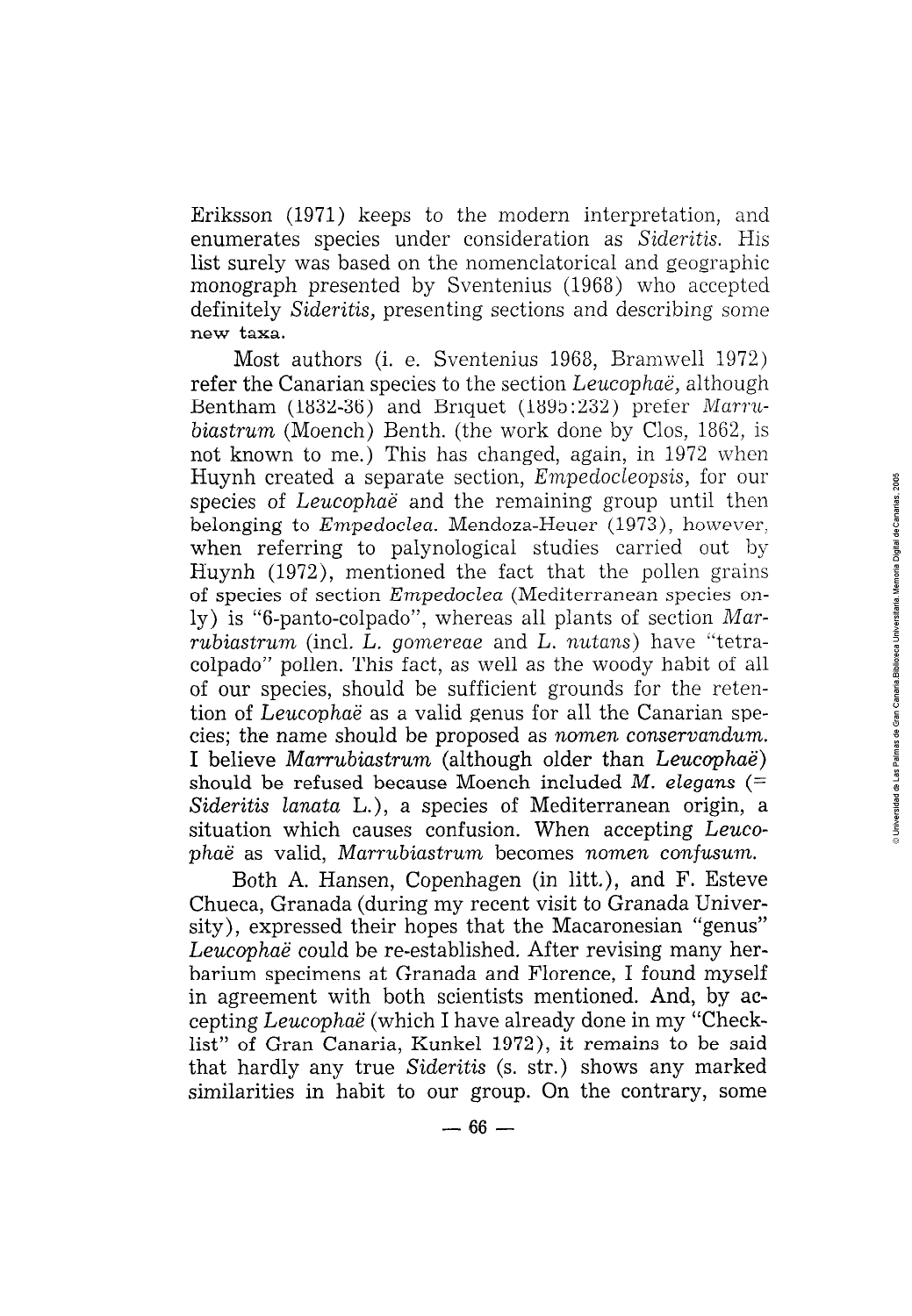Sideritis spp. (i.e. the North African S. matus-foliae Emb. & Maire) appears to be "lavandulous" whereas other Labiatae (Stachys germanica, S. olympica and S. lanata) become more "leucophaeous".

I wish to thank the Excmo. Cabildo Insular de Gran Canaria, for the grant which made the studies at Florence possible, and Prof. F. Esteve Chueca, for his assistance during my stay at Granada.

### Enumeration of Species

- Leucophaë argosphacelus Webb & Berth.; Phytogr. Canar.  $3:101(1845)$  \*
	- Sideritis argosphacelus (Webb) Clos. (1861).

var.  $argosphacelus$  - T.

incl. var. tomentosa Pit., Iles Can. 313 (1908) - T.  $=$  S. argosphacelus f. tomentosa (Pit.) Bornm. var. *spicata* Pitard, loc. cit. 314 (1908)

S. argosphacelus var. spicata ( $P$ it.) Bornm. — G.

Leucophaë bolleana Bornm., Feddes Repert. 19:277 (1924) Sideritis bolleana Bornm.  $(?)$ , 1.c.  $1924 - ?P$ .

Leucophaë cabrerae (Ceb. & Ort.) Kunkel, comb. nov. Sideritis cabrerae Ceballos & Ortuño, Not.Fl.Canar. (Inst. For. Invest. Exper. 18) No.  $33:25$  (1947) - G.

Leucophaë canariensis (L.) Webb & Berth., Phytogr. Canar.  $3:101(1845).$ Sideritis canariensis L. (1753); S. phlomoides Salisb.;

Marrubiastrum tomentosum Moench

var. canariensis  $- P$ . T.

var. pannosa Christ, Bot. Jb. 9:137 (1888)

(Pitard mentioned also var. orotavensis and mercedesi, subtaxa hardly to be accepted).

Leucophaë candicans (Ait.) Webb & Berth., Phytogr. Canar.  $3:101(1845)$ Sideritis candicans Ait. (1789); S. candida Salisb.;

S. stricta Webb ex Christ; S. cretica auct. non L.

quizás correctamente  $L$ , argosphacela  $(?)$ 

 $-67-$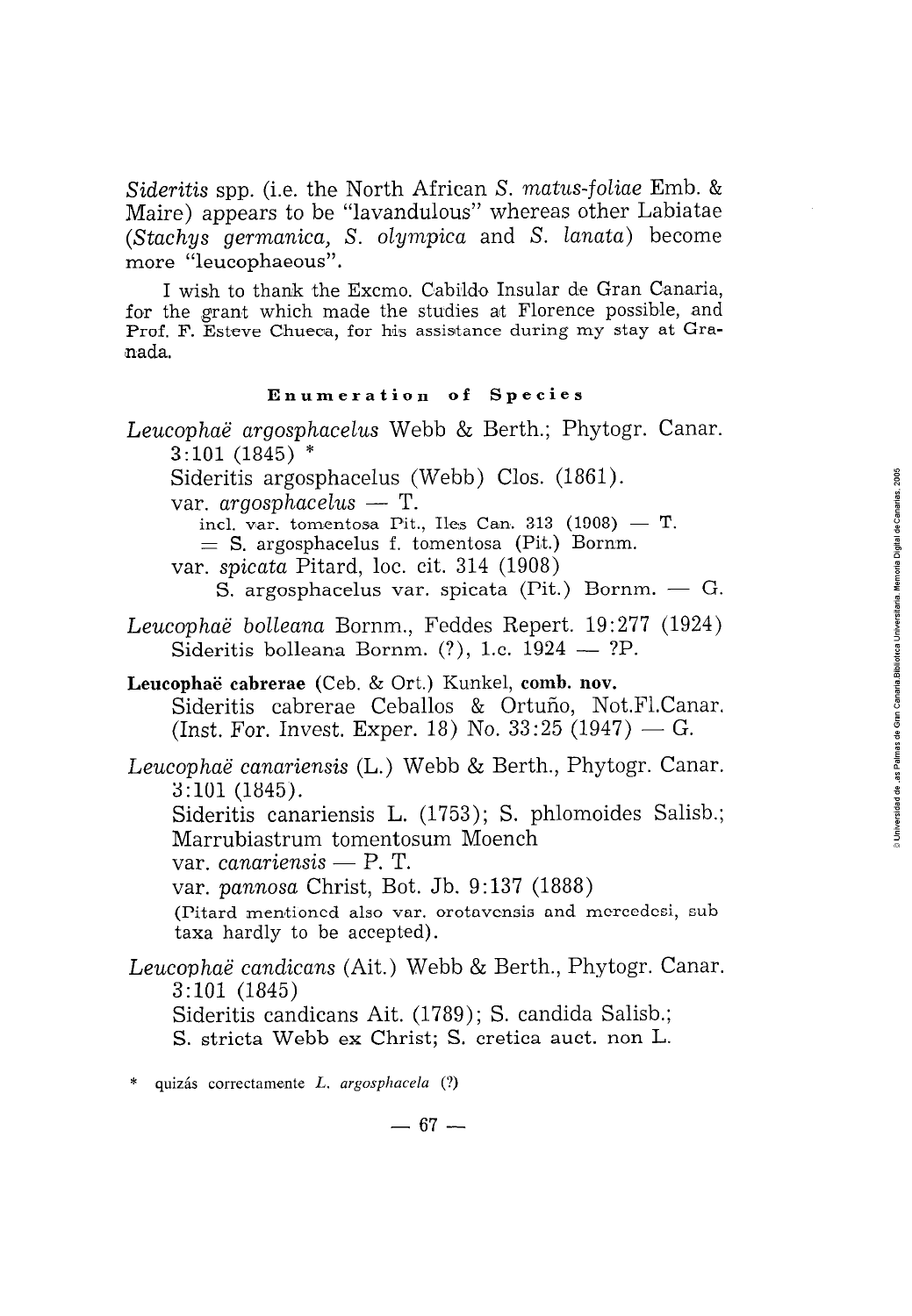$var.$  *candicans* - T. P.

var. *anagae Christ.* Bot. Jb. 9:139 (1888)

(incl. var. stricta Webb. nom. nud. s. Svent. 1968:1142. Ceb.  $\&$  Ort. 1951 incl. here also var. eriocephala, not mentioned by other authors.)

Leucophaë cystosiphon (Svent.) Kunkel, comb. nov.

Sideritis cystosiphon Sventenius, 1nd.Sem.Hort.Acclim. **ophaë cystosiphon** (Svent.) Kunkel, <mark>c</mark><br>Sideritis cystosiphon Sventenius, In<br>Pl.Arautap. 1968, p.49 (1969) — T.

*Leucopñae dasygnaphaia* webb & Berth., Phytogr. Canar. Pl.Arautap. 1968, p.49 (1969) — T.<br>cophaë dasygnaphala Webb & Bert<br>3:101 (1845) — C.

Sideritis dasygnaphala (Webb & Berth.) Clos. (1861)

S candicans auct.canar. non W & B.; S. candicans f. dasygnaphala (W & B) Burchard; L. eriocephala Webb **ex Chrict** (?)

*Leucophae dendro-chahorra* (Bolle) Christ, *Bot.* Jb. 9 : 138 (1888)

Sideritis dendro-chahorra Bolle (1860)

var. *dendro-chahorra* - T. P. G. H. C (?)

var. albida (Pitard) Kunkel, comb. nov.

S. massoniana var. albida Pitard in Pit. & Proust,  $I$ les Can., Fl. Arch. p.312  $(1908) - T$ .

var. soluta (Webb ex Clos) Kunkel, Monogr. Biol. Canar. 3:65 (1972)

Sideritis soluta Webb ex Clos (1861); L. soluta (Webb ex Clos) in Lems (1960), nom. inval.; S. dendro-chahorra var. soluta (Webb ex Clos) (Webb ex Clos) in Lems<br>dendro-chahorra var. sol<br>Svent.  $(1968)$  – T, H, C.

Sventenius (1.c. p.1152) included this variety under above mentioned species, citing its occurrence for Gran Canaria (Arinés, 600 m.). The same<br>author (p. 1151) mentioned L. dendro-chahorra as "bastante frecuente en<br>la isla". Until now, however, I failed to confirm L.d. for C.: the species forms a rather critica1 complex.

Leucophaë discolor *(Willd. ex Benth.)* Wedd. ex Christ, Bot. Jb. 9:137 (1888)

Sideritis discolor Willd. ex Benth. (1837)

S.macrostachyos s. Bolle, non (Poir.) Webb & Berth. C.

*Leuccphae* x *engleriana Bornm.* Fedd. Repert. 19:279 (1924) Sideritis x engleriana Bornm. (? Canar.)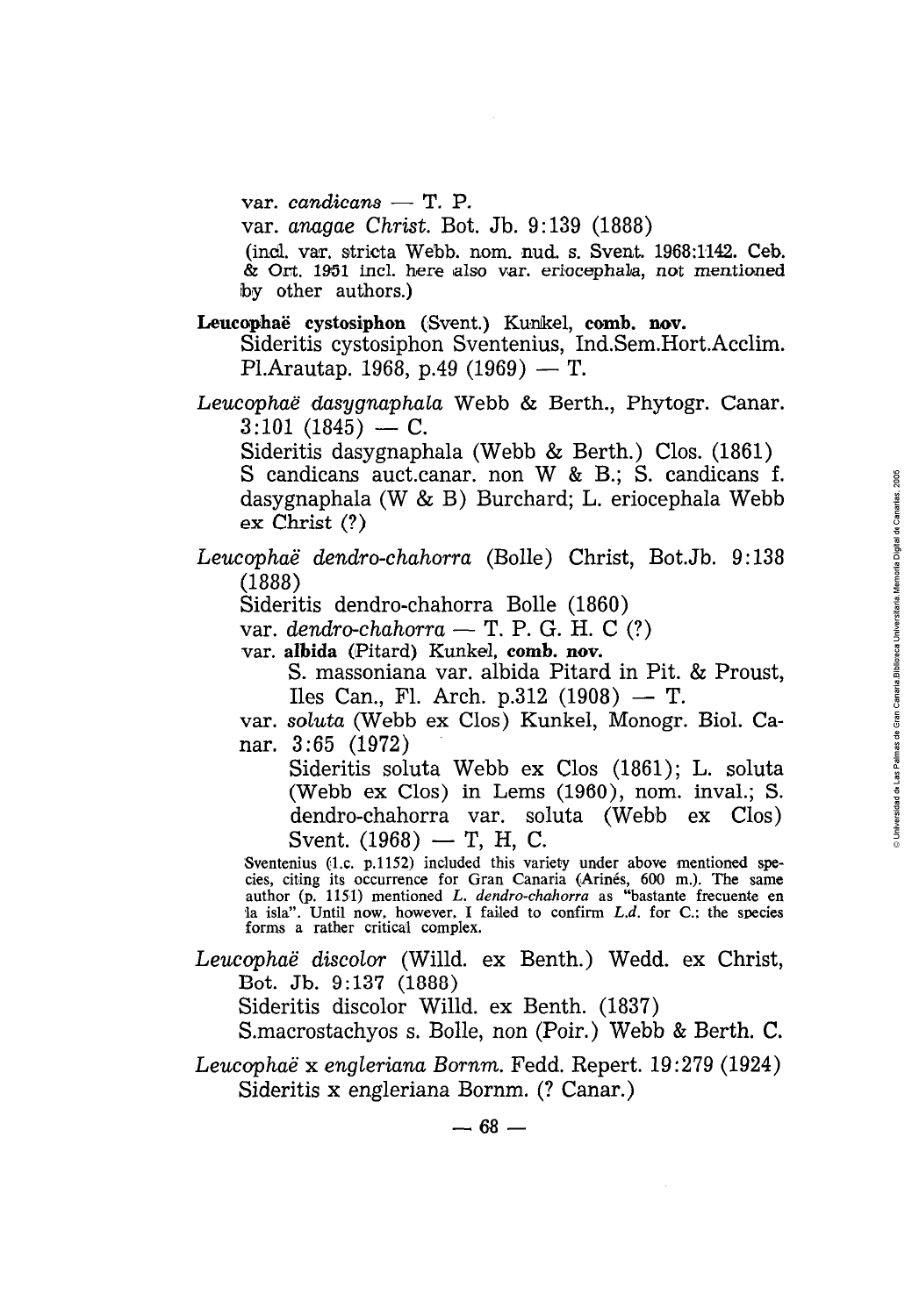## Leucophaë sventenii Kunkel, sp. nov. - C.

L. erythroglossa Kunkel, Monogr. Biol. Canar. **3** : 64 (1972) nom.nudum

Frutex erectus, ad 70 cm altus, ramosus, caule et ramis lignosis; ramuli quadrangulares, pallide fusci, pilis brevibus molliter sericeis, aibidis, dense dbtecti. Folia opposita, petiolo usque ad 2 cm longo. superiora fere sessilia: lamina triangularis-subcordata. basi leviter incurvata, margine crenato. Lamina foliorum inferiorum usque ad 5 cm longa, 2 cm lata, leviter plicata, nervis vix expressis; folia superiora pilerumque lanceolata, leviter incurvata, a binis foliiis proxime inferioribus valde remota (usque ad 10 cm); folia pagina superiore lutescentia, inferiore albo-sericea. Inflorescentia usque ad 15 cm longa, erecta, floribus in verticillos dispositis, flores 15-18 in singulis verticillis, bracteis lanceolatis valde deminutis vix expressis. Flores purpurei; calix tubulosus dense pubescens ad 7 cm longus, ordinate dentatus, dentibus triangularibus instructus; petala incurvata, labio inferiore subtriangulari; stamina inclusa. Semina complanata, plus minusve triangularia, rubescentia.

Habitu laxius ramoso, floribus purpureis, dentibus calicinis apice acuto destitutis a L. dasygnaphala differt.

Erect shrub up to 70 cm. tall, ramified, with woody stem and branches; quadrangulate and pale brownish branchlets densely covered with short, fine silky whitish hairs. Leaves opposite, stalks up to 2 cm. long, upper leaves almost sessile; blade triangulate-subcordate with slightly incurved base and crenate margen, the lower ones having a blade up to *5* cm. long and 2 cm. broad, slightly folded, with inconspicuous nerves; upper leaves almost lanceolate, somewhat recurved, being very much separated (up to 10 cm.) from the next lower pair; leaves yellowish on the upper side and white silky below. Inflorescence up to 15 cm. long, erect, verticillate, with 15 to 18 flowers per verticillate section, and very much reduced, almost hidden lanceolate leaves. Flowers purplish, with tubular, densely pubescent calyx up to 7 mm. long, regular triangularly dentate; petals recurved, the lower lip being sub-triangular in shape, stamens not protruding. Seeds flattened, more or less triangular in shape, purplish.

Differs from L. dasygnaphala being less densely bran-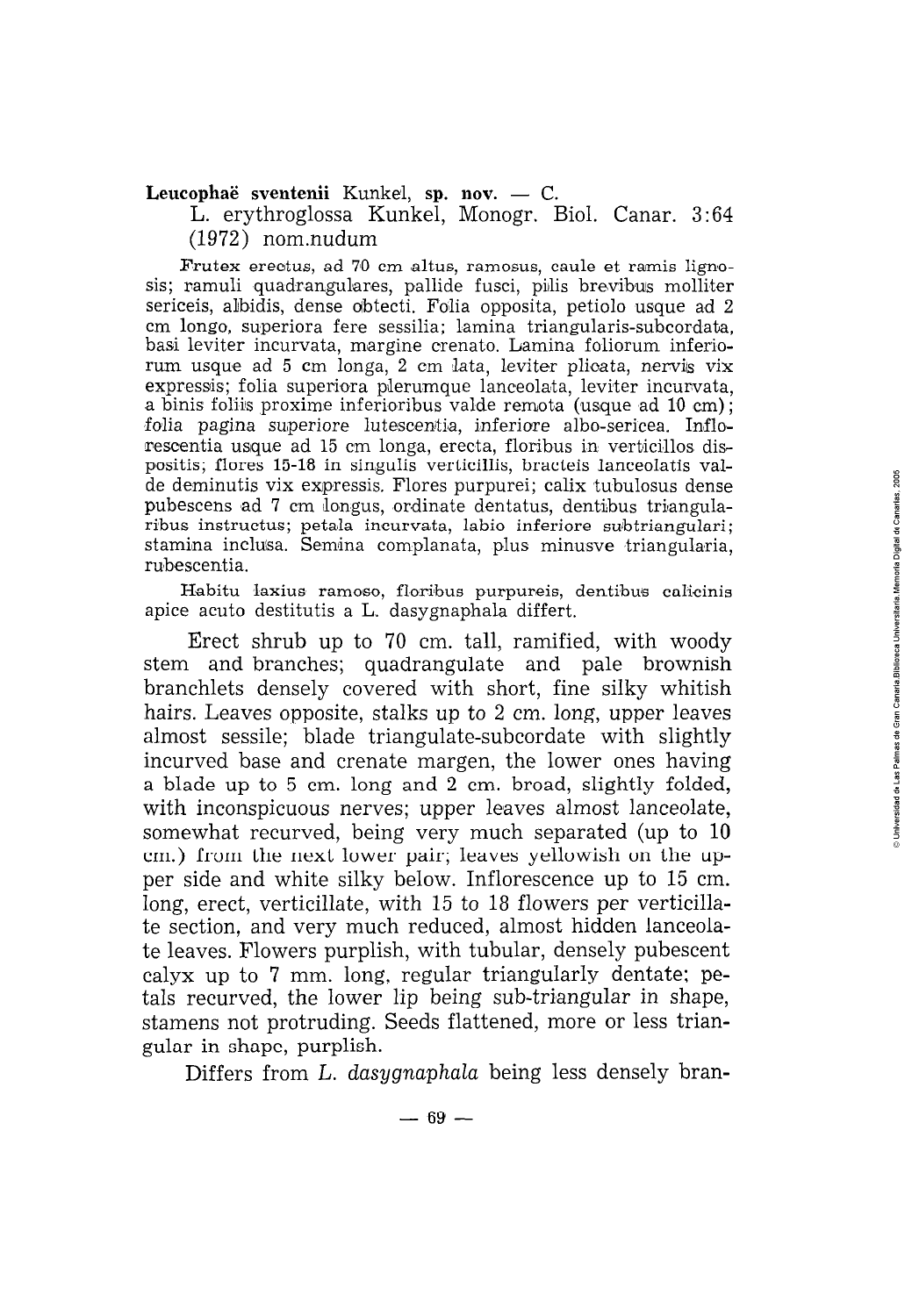

*Leucophae sventenii* **Kunkel.** Drawing: *M.* **A. Kunkel.** 

 $- 70 -$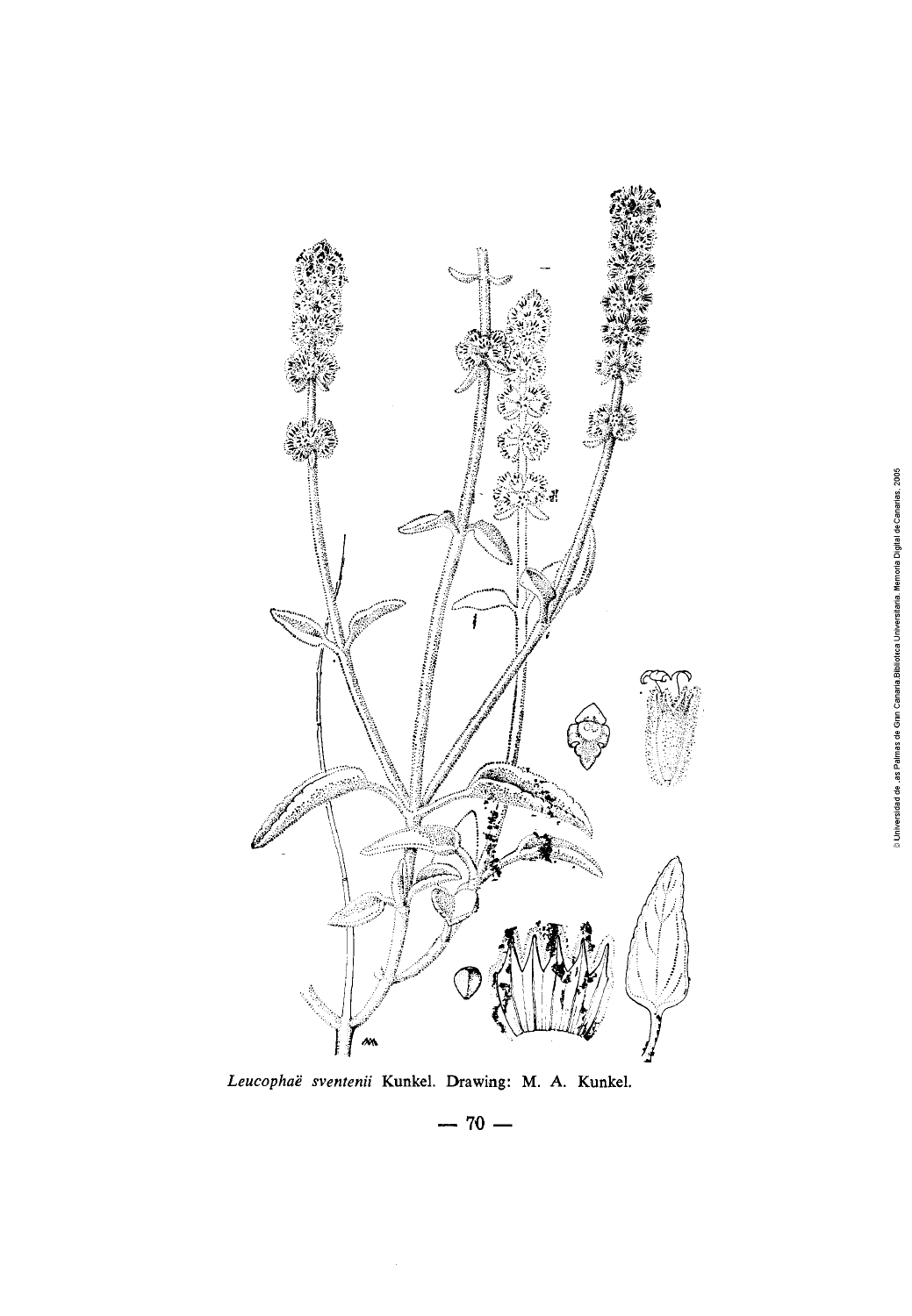ched and having purplish flowers, calyx teeth not sharply pointed.

Holotypus: Kunkel 14815, Gran Canaria 450 m,, Presa La Gambuesa - La Tedera; 5-IV-1973 (in F.). Isotypes: Herbarium kunkelianum (Tafira), and Herbarium Jardin Canario (Tafira) .



Community of Leucophaë sventenii in its natural habitat.

This species grows over a limited rocky area with **a**  westerly orientation. In its' locality (approx. 1.000 square m. total known area) it is common. Some solitary specimens orla Digital de Canarias, 2005 Duiversidad de Las Palmas de Gian Canaria Biblioteca Universitaria. Me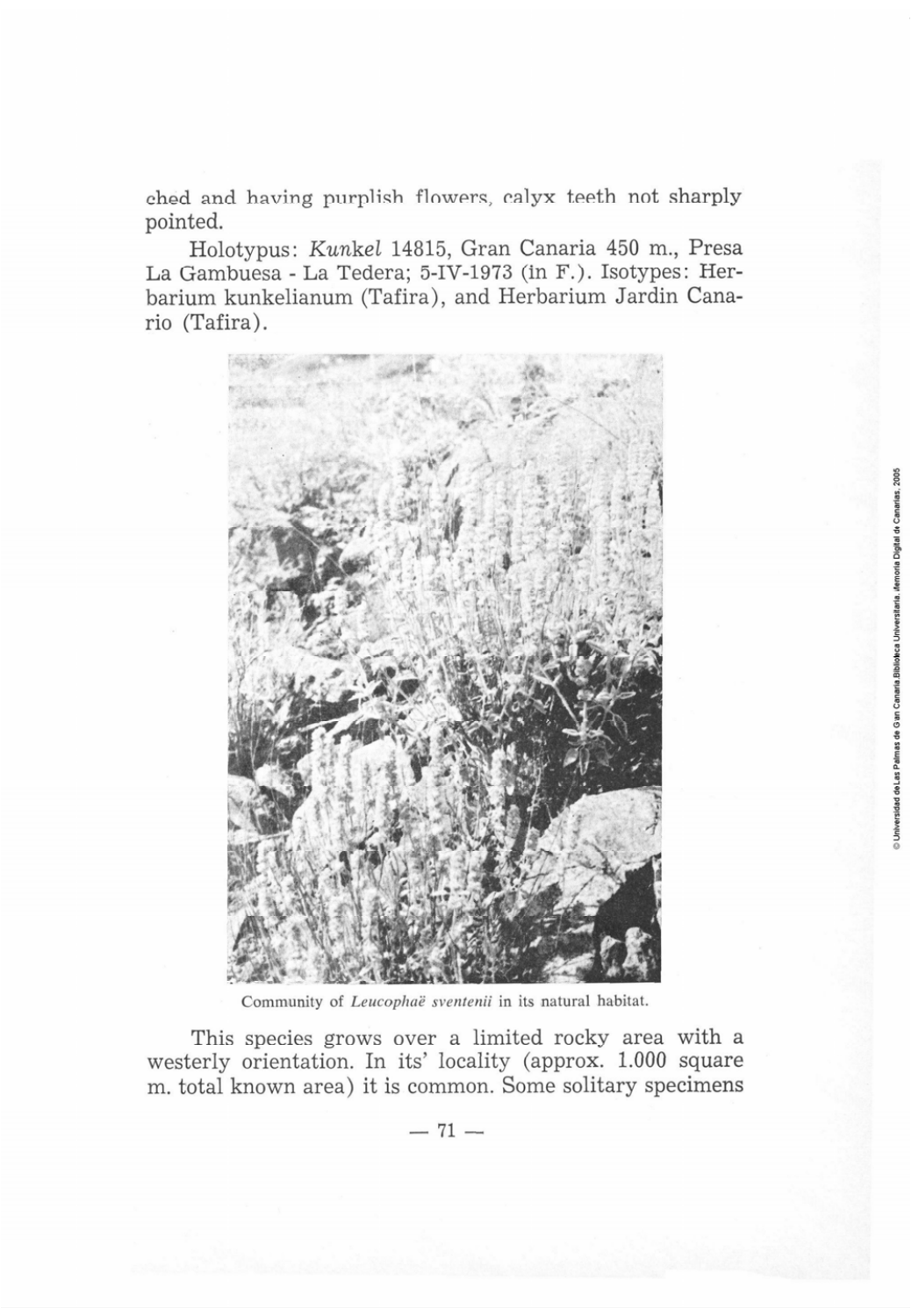## have also been found on slopes between Ayagaures and Los Vicentes.

Accompanying species: *Lavandula minutolii, Cistus monspeliensis, Chamaecytisus proliferus, Eupliorbia obtusifolio* ssp., *Echium onosmaefolium, E. decaisnei, Periploca laevigata, Kickxia scoparia, Asphodelus microcarpus, Artemisia*  canariensis, Micromeria benthami, Asparagus plocamoides, Salvia aegyptiaca, S. *canariensis, Hyparrhenia hirta, Aristida coerulescens, Carlina canariensis etc. In more moist localities (below) Pinus canariensis, Phoenix canariensis, Arundo do*nax, Rumex lunaria, Ferula linkii and others have been observed.

The species was first mentioned in Monogr. Biol. Canar. **3:44**  as "L. erythroglossa", and the description was supposed to appear under the authorship of Kunkel & Sventenius. However, as E. R. Sventenius died while preparing the translation of the Latin diagnosis, I like to dedicate this new species to his memory. I wish to express my thanks to Prof. Moggi, Florence, for providing the final translation.

- Leucophaë gomerae (De Noé ex Bolle) Kunkel, comb. nov. G. Sideritis gomerae De Noé ex Bolle, Bonpl. 8:286 (1860) S. gomeraea De Noé in Bourg., nom. nud.
- Leucophae infernalis (Bolle) Christ, Bot. Jb. 9 : 140 (1888) Sideritis infernalis Bolle  $(1860) - T$ .
- Leucophaë kuegleriana (Bornm.) Kunkel, comb. nov. T. Sideritis kuegleriana Bornmüller, Fedd. Repert. 19 : 273 (1924)
- Leucophaë lotsyi Pitard in Pit. & Proust, Iles Canar. 314 (1908). Sideritis lotsyi (Pit.) Ceb. & Ort. (1951) ophaë lotsyi Pita<br>(1908). Sideritis le<br>var. lotsyi — G. var. *lotsyi —* G.<br>var. **mascaënsis (**Svent.) Kunkel, **comb. nov.** — T.
	- Sideritis lotzyi (sic!) var. mascaënsis Sventenius, Collect. Bot. 7: 1154 (1954)
- Leucophaë macrostachys (Poir.) Webb & Berth., Phytogr.<br>
Canar. 3:102 (1845)<br>
Sideritis macrostachya Poir. (1804-13) T.P. Canar. 3:102 (1845) The correct spelling of *L.macrostachys* (--stachyos) remains critical.
- Leucophae marmorea (Bolle) Christ, Bot. Jb. 9:139 (1888) Sideritis marmorea Bolle  $(1860)$  — G. S. argosphacelus var. marmorea (Bolle) Ceb. & Ort. *acnyos*)<br>Bot. Jl<br>— G.<br>(D. U.)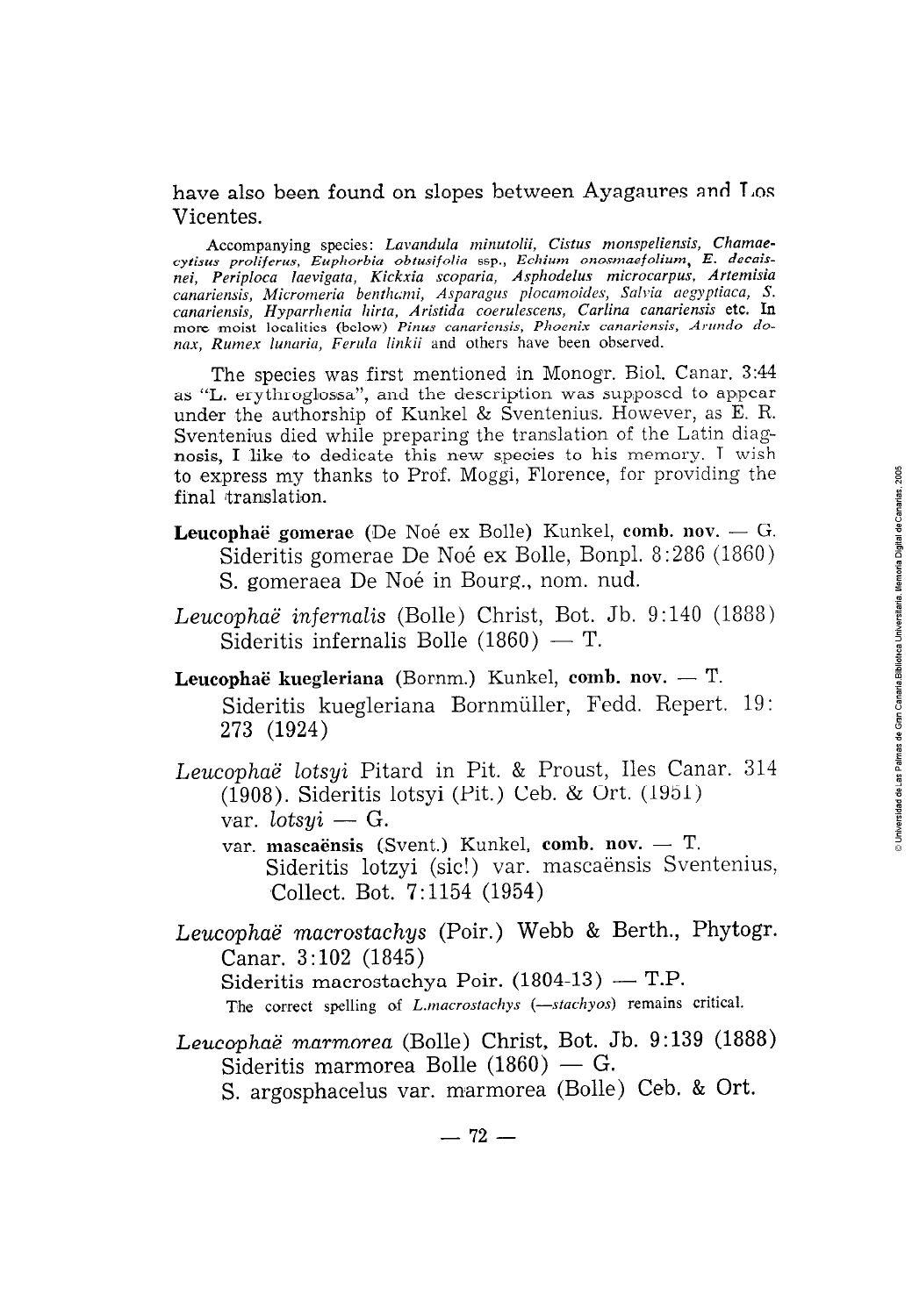- Leucophaë massoniana Webb & Berth., Phytogr. Canar. 3:102 (1845) (? p.p.) (other works mention Benth., Lab. p. 573, 1860)
	- Sideritis massoniana (W & B) Benth. (1860)
	- var. *massoniana* (prob. exclus. Madeira)
	- var. *crassifolia* Lowe (Madeira)
	- var. *pumila* Christ, Bot. Jb. 9:138 (1888) F. L. Sideritis massoniana f. pumila (Christ) Lindinger Pitard mentioned also var. albida from T.
- *Leucophae nervosa* Christ, Bot. *Jb.* 9:139 (1888) T. Sideritis nervosa (Christ) Lindinger (1926)
- Leucophaë nutans (Svent.) Kunkel, comb. nov. G. Sideritis nutans Sventenius, Addit. Fl. Canar., p.53 (1960)
- *Leucophae penzigii* Pitard in Pit. & Proust, Iles Canar. 312 (1960)<br>:ophaë penzigii<br>(1908) — T. Sideritis penzigii (Pit.) Bornm. (1926)

Dubious species:

*Leucophae punctata* (C. Sm.) (not seen) Sideritis punctata Chr. Sm. in Tuckey, Congo, p.251

"Ins. Canar." in Kew Ind. 902).

#### *Literature*

- BOLLE, C.: Addenda ad floram Atlantidis, praecipue insularum Canariensum Gorgadumque. *Bonplandia* 8: 130-136, 279-287; 1860.
- **RORNMfiTJ.ER,** S.: Ergebnise zweier botanischer Reisen nach Madeira und den Canarischen Inseln. *Bot. Jb.* 33: 387-492; 1904.
- BORNMULLER, J.: Zur Gattung Sideritis (Leucophaë) der Flora Makaronesiens. *Feddes Repert.* 19: 271-2811; 1924.
- BRAMWELL, D.: Endemism in the Flora of the Canary Islands. In D. H. Valentine (edit.): *Taxonomy, Phytogeography and Evolution*. London 1972 (: 141-159).
- BRIQUET, J.: Labiatae. In A. Engler: *Die natürlichen Pflanzenfarnilien IV* 3.a Leipzig 1895.
- BURCHhRD, *O.:* Beitrage zur Okologie und Biologie der Kanarenpflanzen. *Bibl. Bot.* H. 98, 262 pp., Stuttgart 1929.
- **CEBAILOS, L.** & *F. ORTUÑO: Estudio sobre la Ifcgctación y Flora Forestal de las Canarias Occidentales.* Inst. For. Invest. y Exper. (Madrid) 1951.
- CHRLST, D. H.: Spicilegium canariense. *Bot. Jb.* 9: 86-172; 1888.

 $-73-$